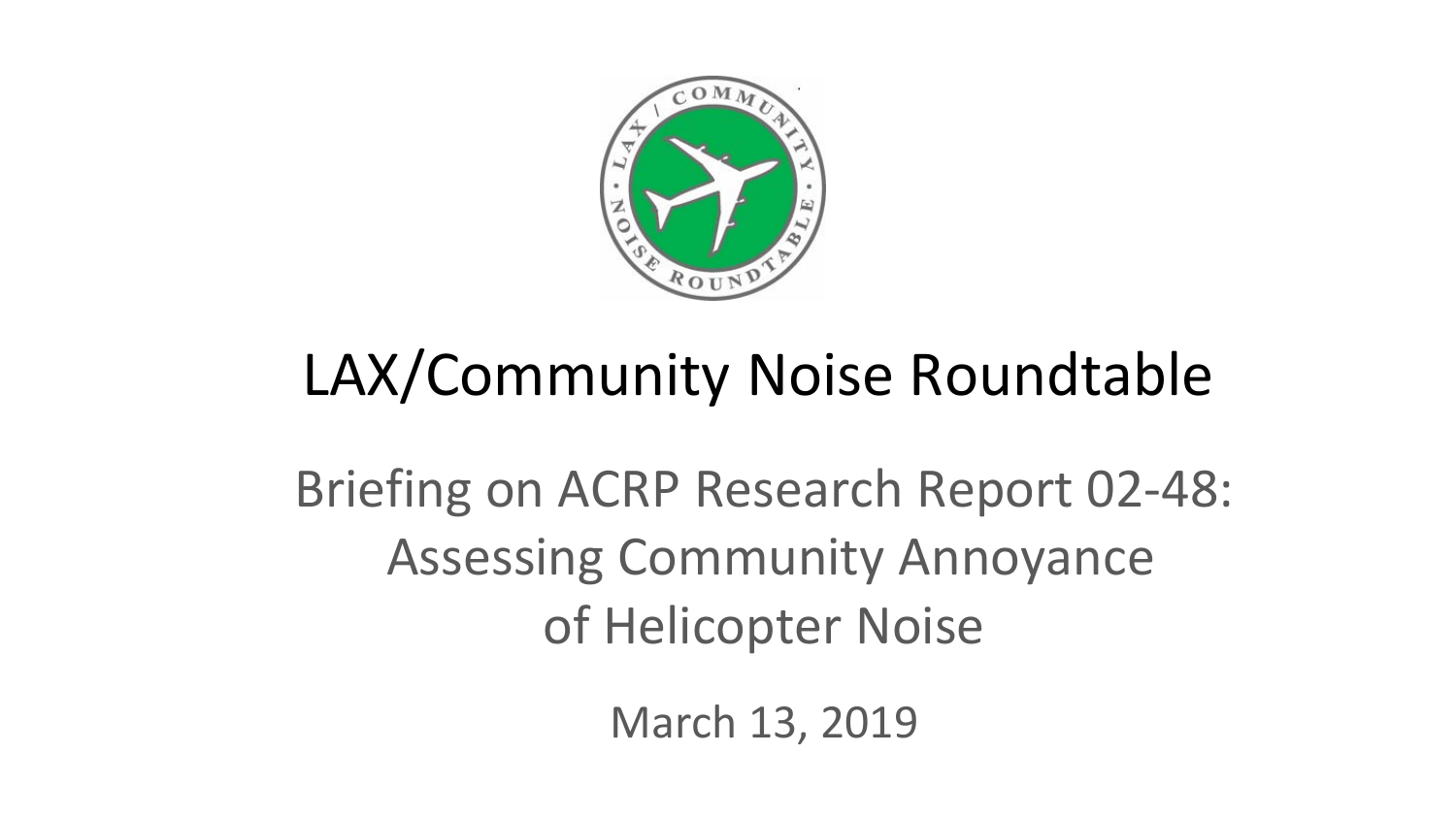

- What is the Airport Cooperative Research Program (ACRP)?
- Overview of ACRP Project 02-48
- Key Noise Monitoring and Survey Site Selection Criteria
- Is Helicopter Noise Similar to Fixed-Wing Noise?
- Sample of Key Research Questions Investigated
- Site Imagery
- Resident Survey Methods
- **Key Findings**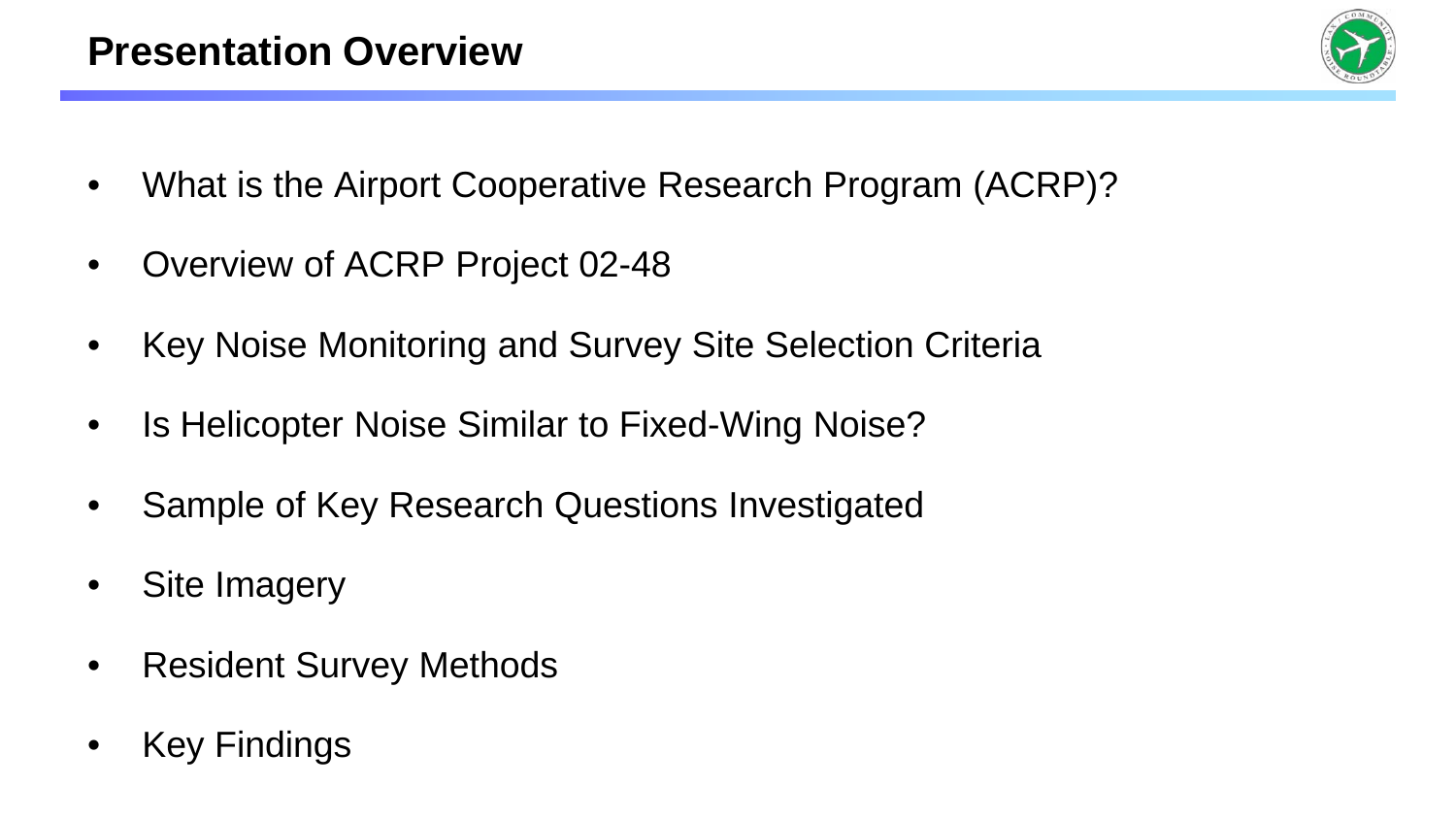

- The ACRP was established by the Federal Aviation Administration (FAA) in 2005 as a body that undertakes independent research to benefit the airport industry in numerous subject matter areas including, but not limited to:
	- Planning
	- **Operations**
	- Environmental issues
- ACRP receives its annual funding from the FAA
- The ACRP governing board, known as the ACRP Oversight Committee (AOC), selects research projects and defines funding levels on an annual basis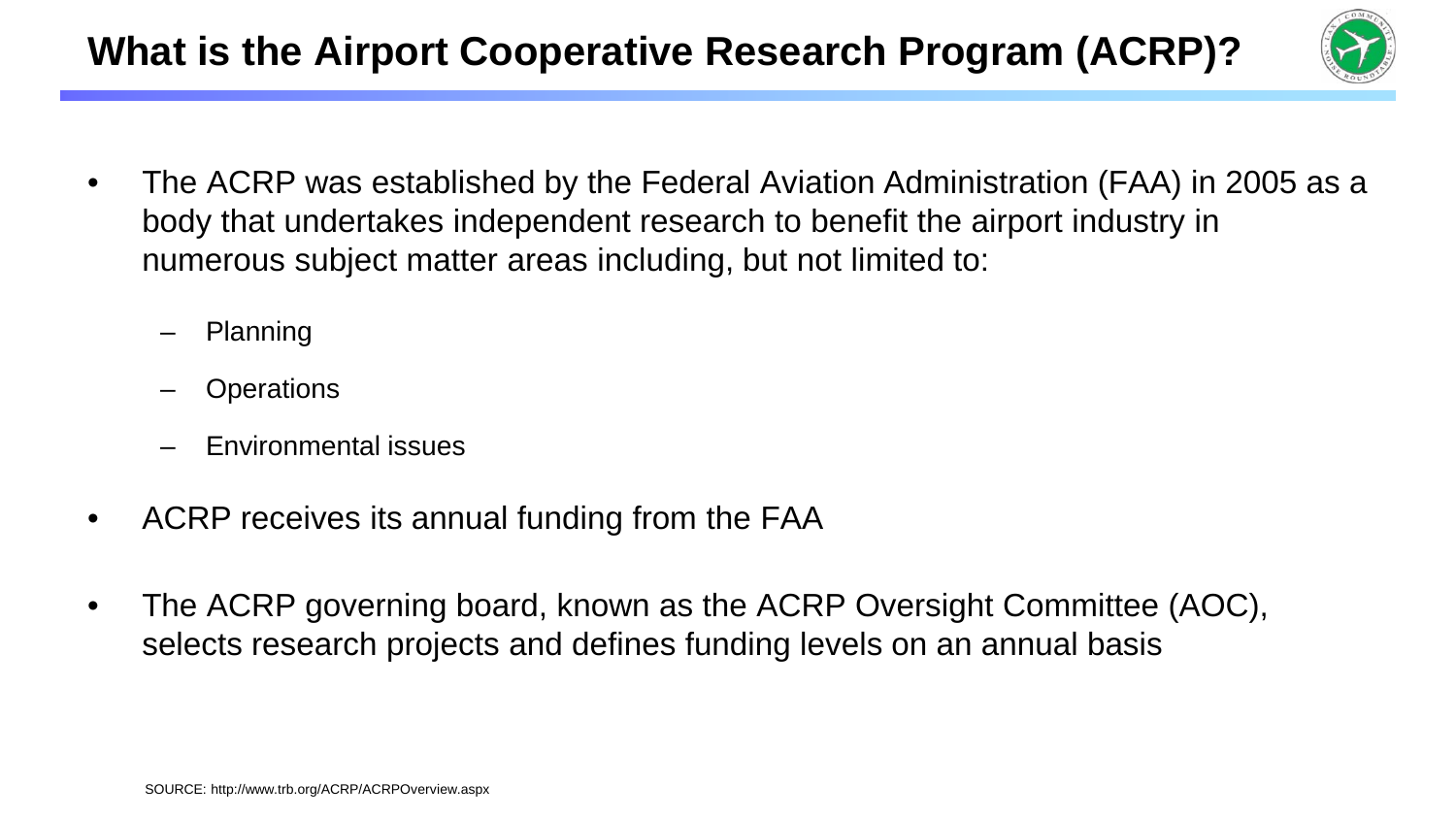

- ACRP Project 02-48, Assessing Community Annoyance of Helicopter Noise, was established to examine whether helicopter noise is more annoying to communities than fixed-wing noise
- The study explored helicopter noise annoyance using:
	- A comprehensive review of scientific literature;
	- Site-specific noise measurements;
	- Noise modeling; and,
	- Telephone surveys of community members.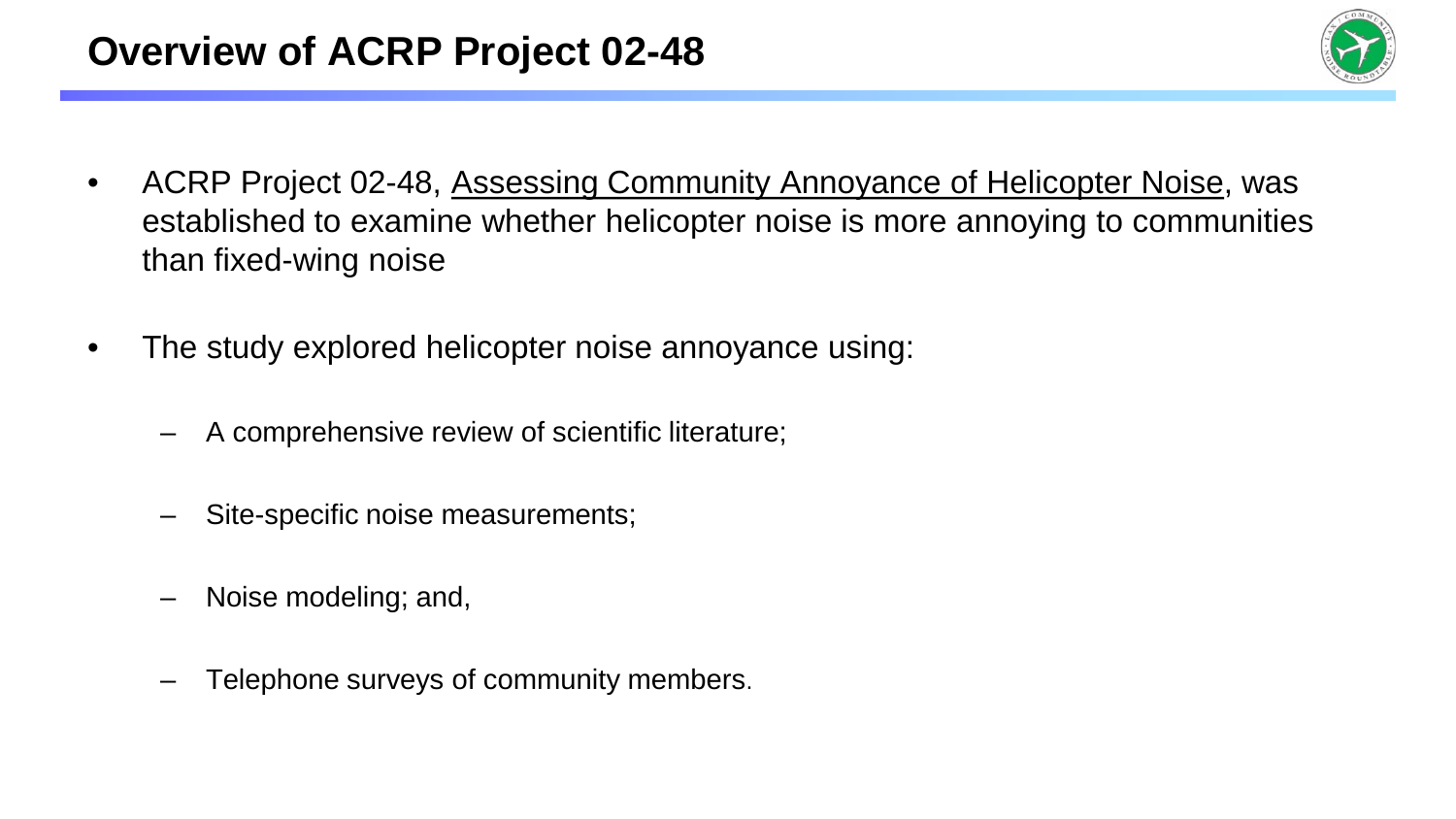### **Overview of ACRP Project 02-48 (cont.)**



- In September 2013, the LAX/Community Noise Roundtable submitted a letter to ACRP recommending that two helicopter routes be included in the 02-48 research:
	- Imperial Highway Helicopter Route (El Segundo)
	- West Pacific Coast Highway Helicopter Route (Torrance)
- The researchers chose the following sites for the noise measurements, noise modeling, and telephone surveys:
	- Long Beach, CA
	- Las Vegas, NV
	- Washington, D.C.

| <u>enns</u>                                                                                                                                                                                    |                                                                        |                                                                                                                                   |
|------------------------------------------------------------------------------------------------------------------------------------------------------------------------------------------------|------------------------------------------------------------------------|-----------------------------------------------------------------------------------------------------------------------------------|
| September 17, 2013                                                                                                                                                                             |                                                                        |                                                                                                                                   |
|                                                                                                                                                                                                |                                                                        |                                                                                                                                   |
|                                                                                                                                                                                                |                                                                        |                                                                                                                                   |
| <b>Mr. Michael R. Salamone</b>                                                                                                                                                                 |                                                                        |                                                                                                                                   |
| Manager, Airport Cooperative Research Program<br>Kenk Center of the National Anademies                                                                                                         |                                                                        |                                                                                                                                   |
| Transportation Research Enand                                                                                                                                                                  |                                                                        |                                                                                                                                   |
| 500 Fifth Street, NW<br>Villashington, D.C. 20001                                                                                                                                              |                                                                        |                                                                                                                                   |
|                                                                                                                                                                                                |                                                                        |                                                                                                                                   |
| RE: ACRP 02-48: Assessing Annoyance of Helioppter Notes Compared with Jet Aircraft Notes                                                                                                       |                                                                        |                                                                                                                                   |
| Dear Mr. Salamone:                                                                                                                                                                             |                                                                        |                                                                                                                                   |
| The Los Angeles International Airport/Community Noise Roundtable (Roundtable) is an                                                                                                            |                                                                        |                                                                                                                                   |
| organization that consists of local elected chicials and staff, representatives of congressional                                                                                               |                                                                        |                                                                                                                                   |
| offices, members of recognized community groups, the airfines, the Federal Autation<br>Administration (FAA), and Los Angeles Viceld Asports. These parties work together to identify           |                                                                        |                                                                                                                                   |
| noise issues affecting communities surrounding Los Angeles International Airport (LAX) and to                                                                                                  |                                                                        | boated immediately south of LAX and follows the West                                                                              |
| seek feasible solutions to reduce noise over those affected communities.                                                                                                                       |                                                                        | the to the Harbor Freeway, with many residential areas.                                                                           |
| Roundtable members are optimistic that the research work from the Airport Cooperative                                                                                                          |                                                                        | twey. It is a common route used by helicopters transitioning                                                                      |
| Research Program (ACRF) will provide information that is aupportive of the Roundtable's<br>mission in achieving aircraft notes reduction at LAX. As each, we have been reviewing and           |                                                                        | by those operating at nearby airports. More monthly, some<br>and hover over nearby residential areas to conduct plane             |
| providing recommendations on ACRP projects for the past several years. More recently, as you                                                                                                   |                                                                        | allow passengers to observe and take photographs of                                                                               |
| know, the Roundtable sent a letter to the ACRP to express our support and assessment for 14                                                                                                    |                                                                        | from a better varriage point. Plane spotting fights tond to                                                                       |
| noise-related problem statements for research consideration. It is our understanding that ACRP<br>has selected 10 of the 14 recommended problem statements, one of which includes ACRP 03-     |                                                                        | my low atkades and hover over residential communities for<br>italise disturbances to these communities.                           |
| 48. Assessing Annoyance of Heficopter Noise Compared with Jo! Aircraft Moise.                                                                                                                  |                                                                        |                                                                                                                                   |
| The Roundtable is particularly interested in this research as helicopter noise adversely affects.                                                                                              |                                                                        | Melicopter Roofe was established in the 1990s and is one of<br>By used by heliocoter pilots coerating at Zamperini Field          |
| many people in Los Angeles Courty due to the high level of heliospiter activity in the Los                                                                                                     |                                                                        | DE CA. The route ancompasses a high level of heliecoter                                                                           |
| Angeles airspace engaged in various flight operations. The research in AD19 02-45 involves<br>determining if human responses to helicopter noise are significantly different from those of jet |                                                                        | to for the surrounding residential communities. At the request<br>bolding at the possibility of modifying the helicocter route to |
| aircraft naise, since the operating characteristics of jets and helicopters are very different. The                                                                                            |                                                                        | ment other voluntary measures to reduce noise from                                                                                |
| study would also provide a better understanding of helicopter noise annoyance, and could<br>potentially assist the FAA to better assess helioppinr noise problems.                             |                                                                        | ale this problem.                                                                                                                 |
|                                                                                                                                                                                                |                                                                        | ation, the Roundlable members believe that these two                                                                              |
| The proposed research will consist of selecting up to three helicopter reutes or contident to<br>conduct surveys of residents, and to take noise measurements of helicopter operations along   |                                                                        | the the ACRP research on assessing annoyance of helicopter                                                                        |
| the routes as part of the research plan. We would like to take this opportunity to suggest that the                                                                                            |                                                                        | thissen include the said routes in the study.                                                                                     |
| ACRP select the Imperial Helixedar Route and the West Pacific Coast Hichway Helixeoter                                                                                                         |                                                                        | spress our interest in ACRP research. The Roundlable                                                                              |
| Route located in Los Angeles County as study areas for the research.                                                                                                                           |                                                                        | his letter to the panel members of the ACRP Persect 02-46 for<br>pertect us for further information, please address your          |
|                                                                                                                                                                                                |                                                                        | runity Noise Roundtable, c/o Los Angeles World Airports, 1                                                                        |
| 1 World Way - Los Angeles - CA - 92216 - 13801 645-7848                                                                                                                                        |                                                                        | Angeles, CA 90009-2216, Attintion: Kathryn Pantisa, or call                                                                       |
|                                                                                                                                                                                                |                                                                        |                                                                                                                                   |
| Sincere's                                                                                                                                                                                      |                                                                        |                                                                                                                                   |
|                                                                                                                                                                                                |                                                                        | Charles                                                                                                                           |
|                                                                                                                                                                                                |                                                                        |                                                                                                                                   |
|                                                                                                                                                                                                | Denny Schliester, Chairman                                             |                                                                                                                                   |
|                                                                                                                                                                                                | LAXICommunity Noise Roundtable                                         |                                                                                                                                   |
|                                                                                                                                                                                                |                                                                        |                                                                                                                                   |
| œ                                                                                                                                                                                              | Joseph D. Navarrete, ACRP<br>Eric Garcetti, Mayor, City of Los Angeles |                                                                                                                                   |
|                                                                                                                                                                                                | Frank Scotto, Mayor, City of Torrance                                  |                                                                                                                                   |
|                                                                                                                                                                                                | City of Torrance Council Members                                       | Shart Megerdichian, City of Tomance Facilities Coerations Manager                                                                 |
|                                                                                                                                                                                                | Roundtable Members                                                     |                                                                                                                                   |
|                                                                                                                                                                                                |                                                                        |                                                                                                                                   |
|                                                                                                                                                                                                |                                                                        |                                                                                                                                   |
|                                                                                                                                                                                                |                                                                        |                                                                                                                                   |
|                                                                                                                                                                                                |                                                                        |                                                                                                                                   |
|                                                                                                                                                                                                |                                                                        |                                                                                                                                   |
|                                                                                                                                                                                                |                                                                        |                                                                                                                                   |
|                                                                                                                                                                                                |                                                                        |                                                                                                                                   |

⊮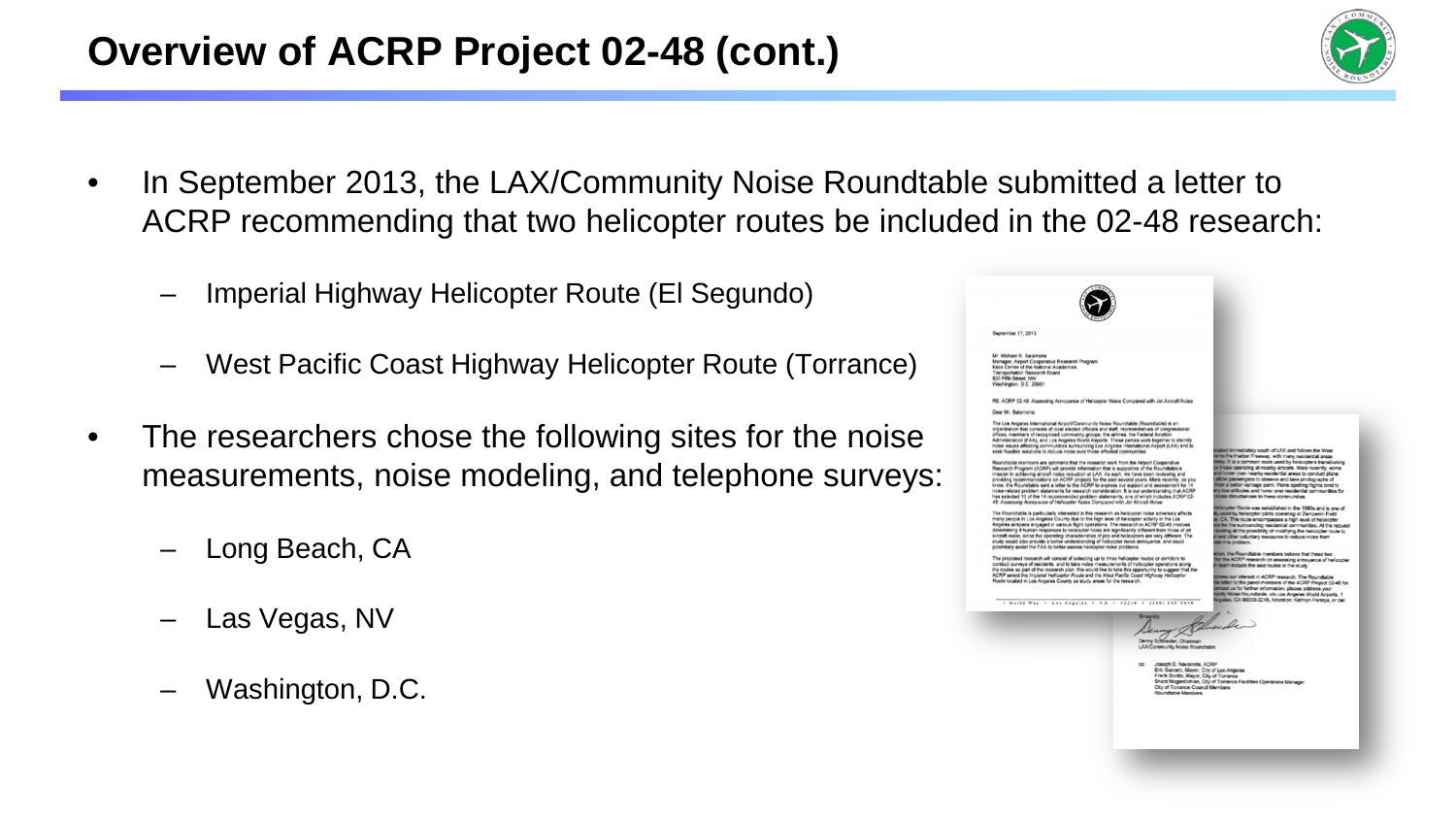# **Key Noise Monitoring and Survey Site Selection Criteria**



- Sufficient frequency of civil helicopter flights over residential areas
- Availability of flight track and performance data for helicopters operating at the sites
- Feasibility and cost of resident surveys at the sites
- Sufficiently low background noise levels, so that helicopter noise could be measured
- A wide range of noise exposure levels, helicopter types, and helicopter operating regimes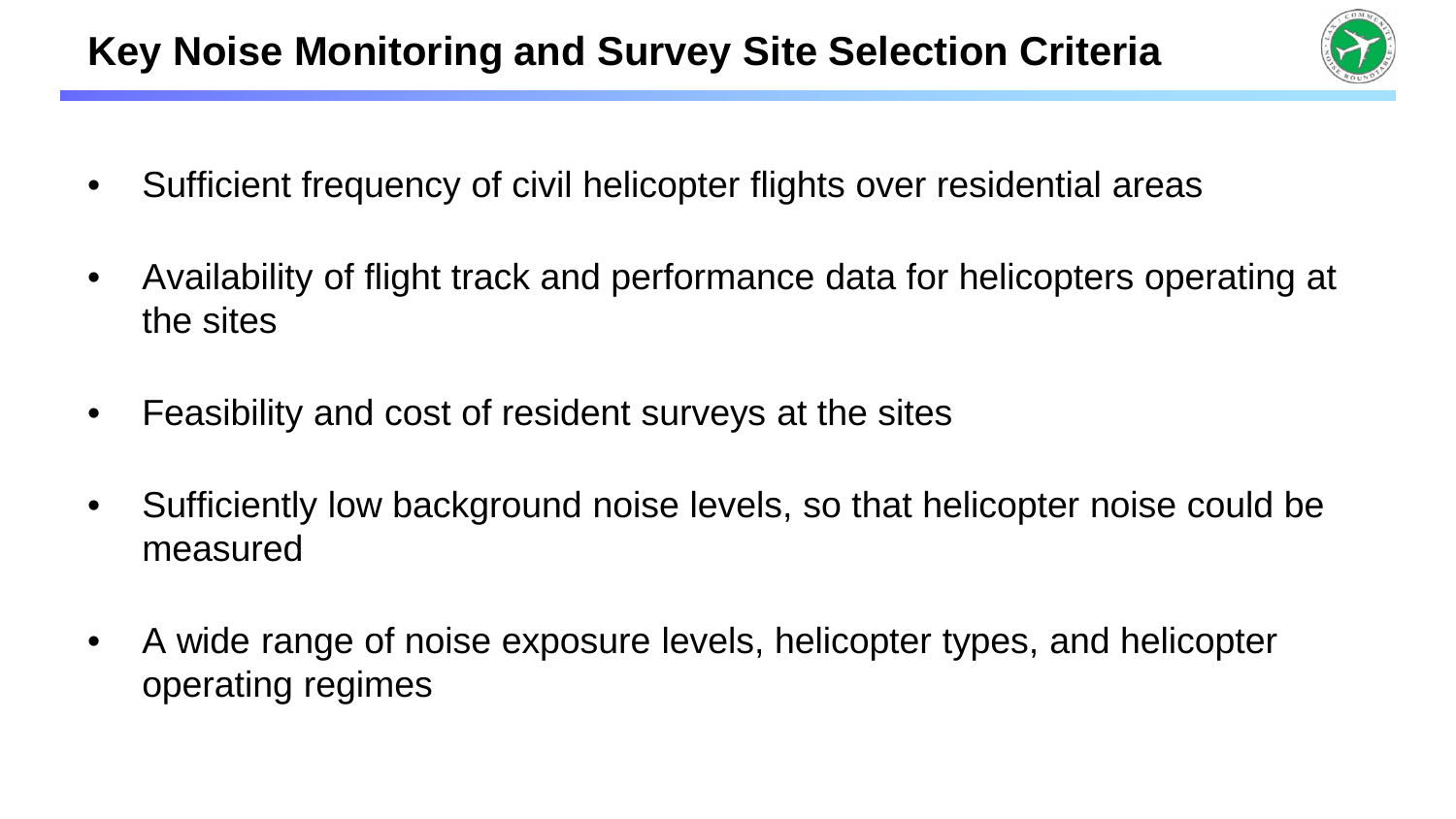# **Key Noise Monitoring and Survey Site Selection Criteria (cont.)**



- Sufficient mix of helicopter and fixed-wing operations, to compare helicopter and fixed-wing annoyance
- A full list of criteria is contained in ACRP Research Report 181, Chapter 3
- A combination of noise measurement and noise modeling was used, where possible, to estimate noise exposure due to helicopter operations
- Noise monitoring was not performed at the Washington, D.C. site due to the heavy volume of fixed-wing traffic in comparison to helicopter traffic; only noise modeling was used to estimate helicopter noise levels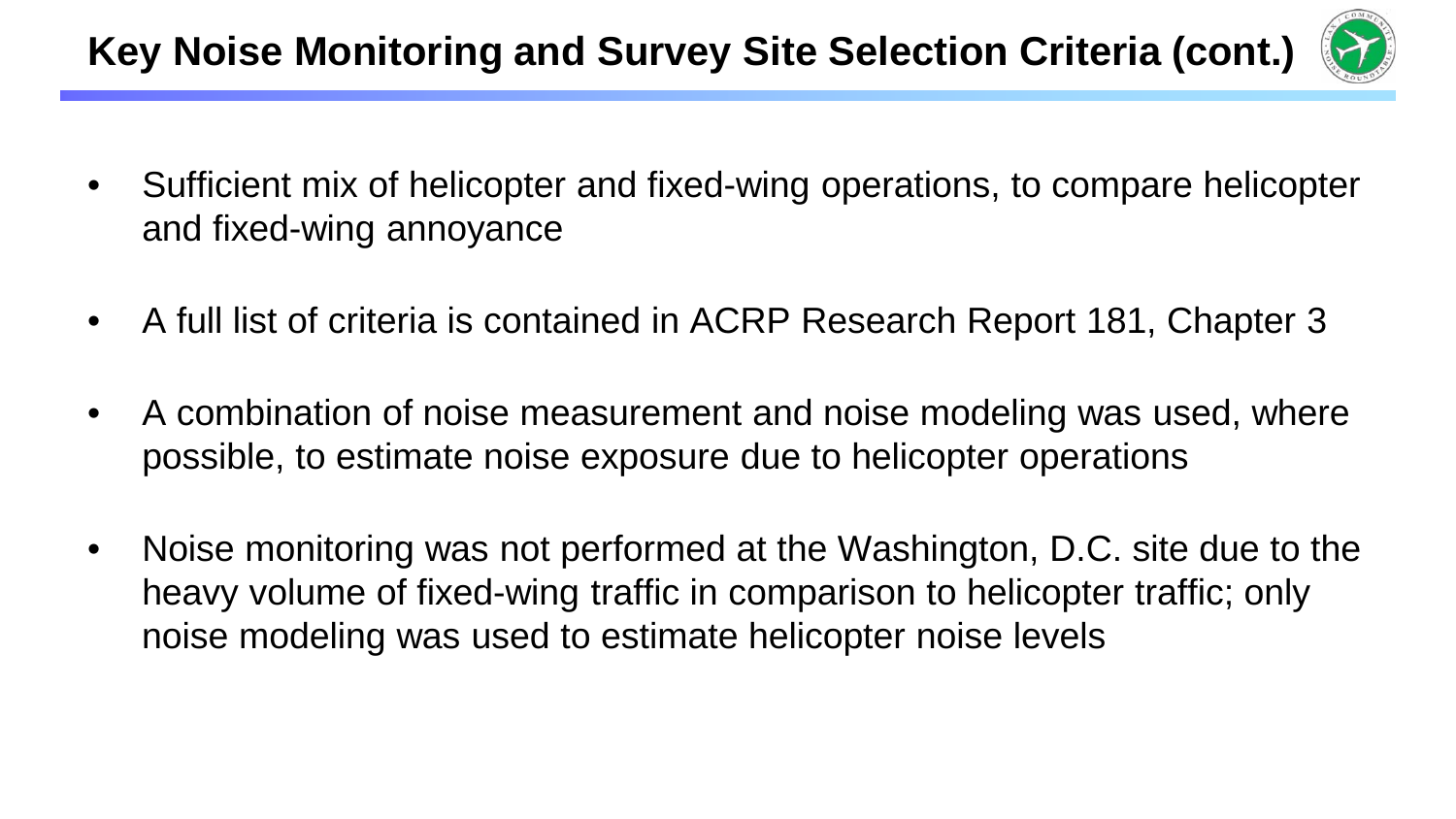### **Site Imagery: Long Beach, CA**





SOURCE: ACRP Research Report 181, Figure 3-3.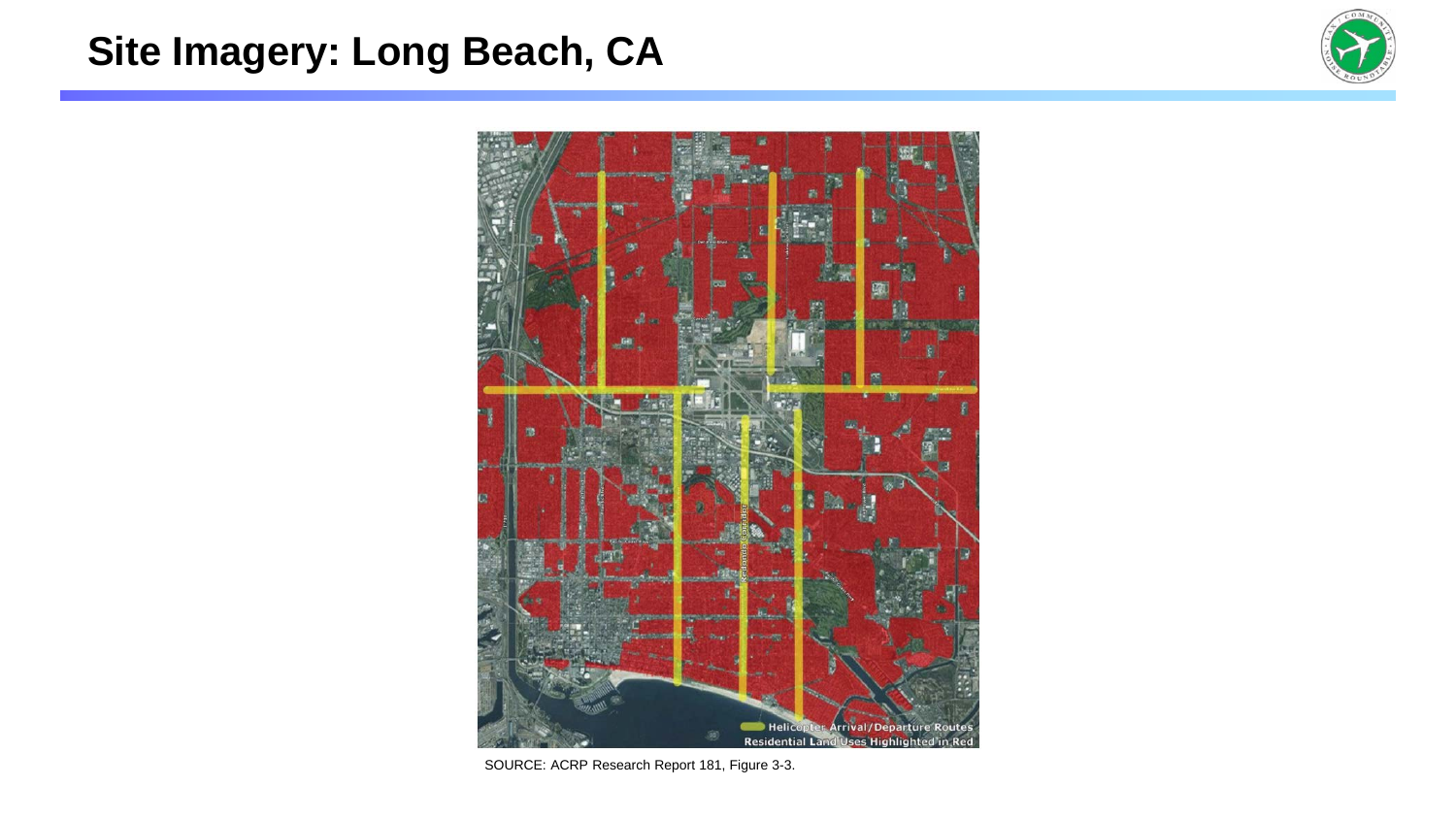### **Site Imagery: Las Vegas, NV**





SOURCE: ACRP Research Report 181, Figure 3-5.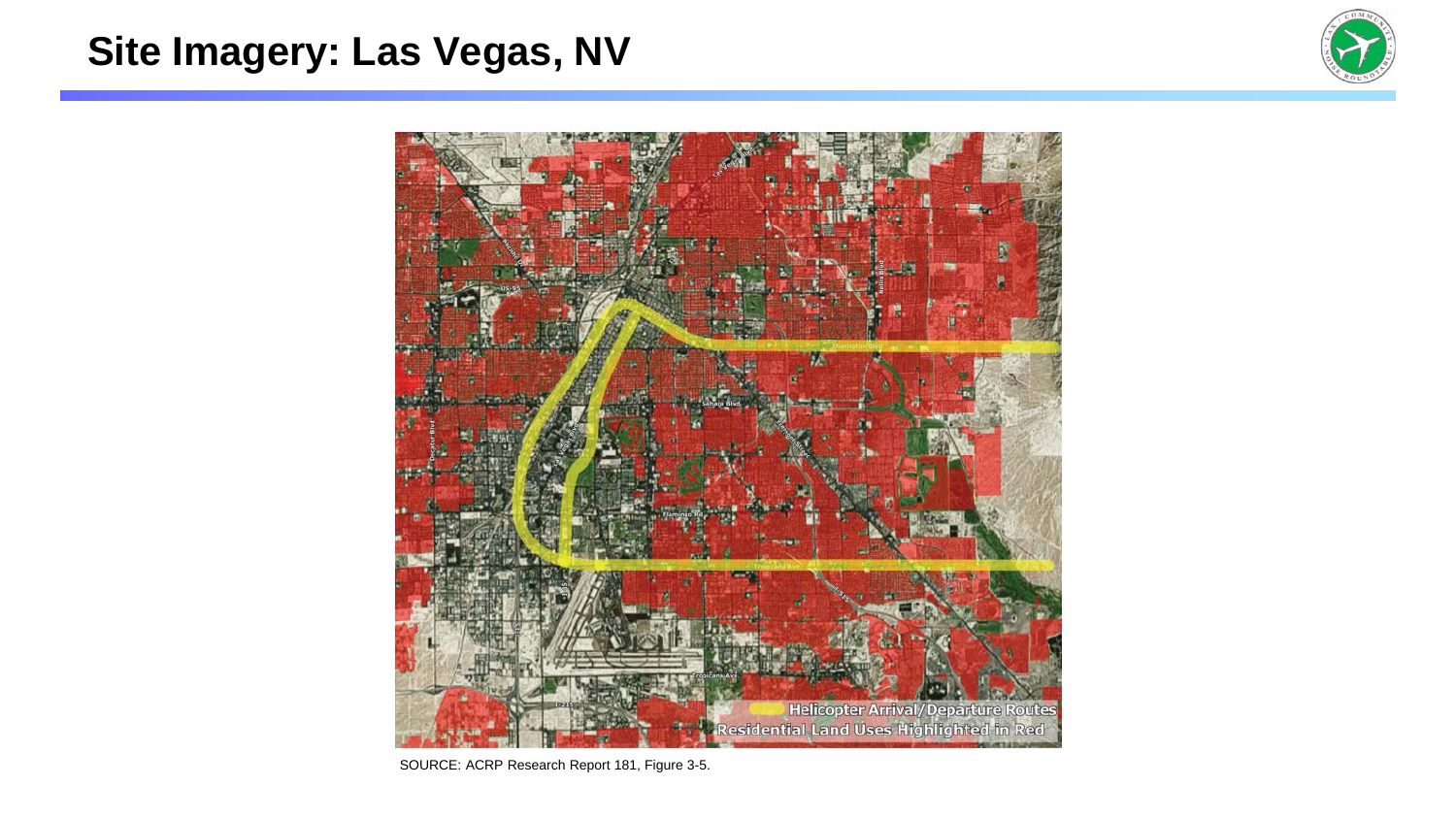#### **Site Imagery: Washington, D.C.**





SOURCE: ACRP Research Report 181, Figure 3-7.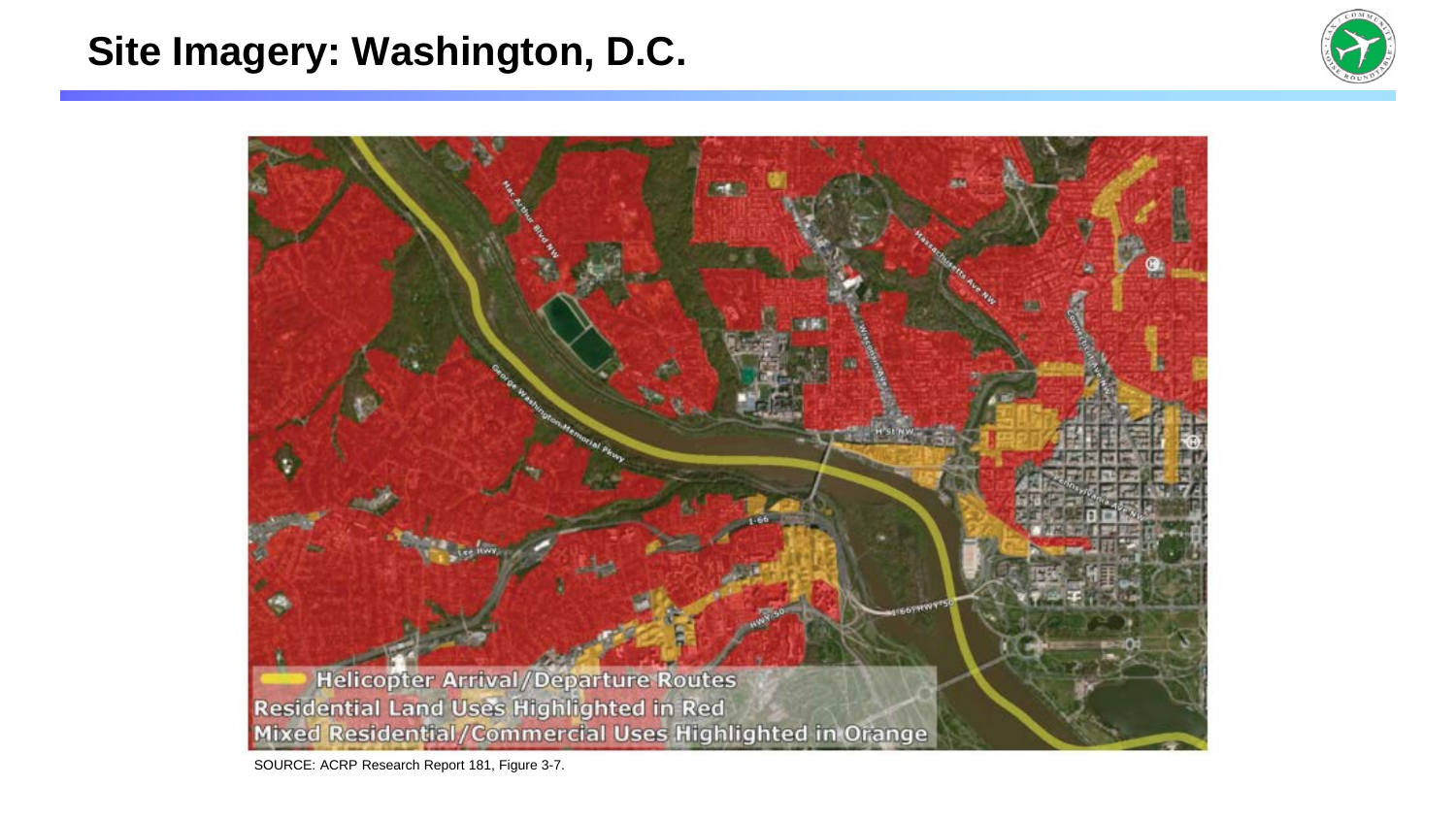# **Is Helicopter Noise Similar to Fixed-Wing Noise?**



- Helicopter noise levels are more unpredictable and variable than fixed-wing noise due to:
	- The unique flight paths used by some helicopter operations, such as lower altitudes, hovering, and multiple orbits around the same location;
	- The physical sources of helicopter noise, such as main rotor and tail rotor movements; and,
	- A strong correlation between helicopter noise levels and helicopter maneuvers such as accelerations, turns, and descents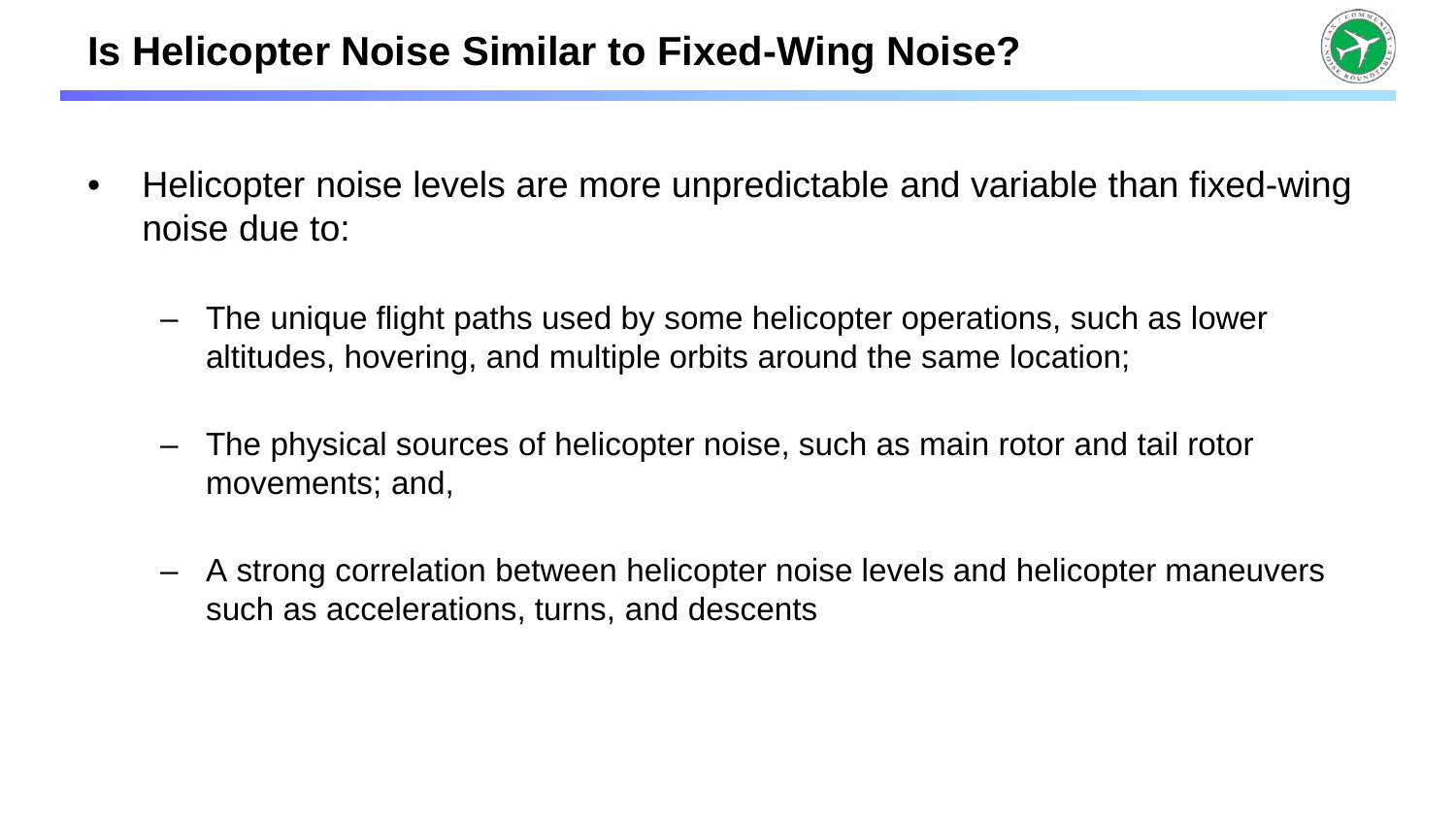# **Is Helicopter Noise Similar to Fixed-Wing Noise? (cont.)**



- Residents may view certain kinds of helicopter operations as unnecessary, which contributes to annoyance. Notional reactions may include, but are not limited to:
	- Why are multiple helicopters circling the same spot? Isn't one helicopter enough?
	- Am I or my neighbors being watched by helicopters?
	- Why do some people take short-haul trips and tours by helicopter instead of by ground transportation like the rest of us?
- ACRP Project 02-48 explored both acoustic (noise generation) and non-acoustic contributors to helicopter noise annoyance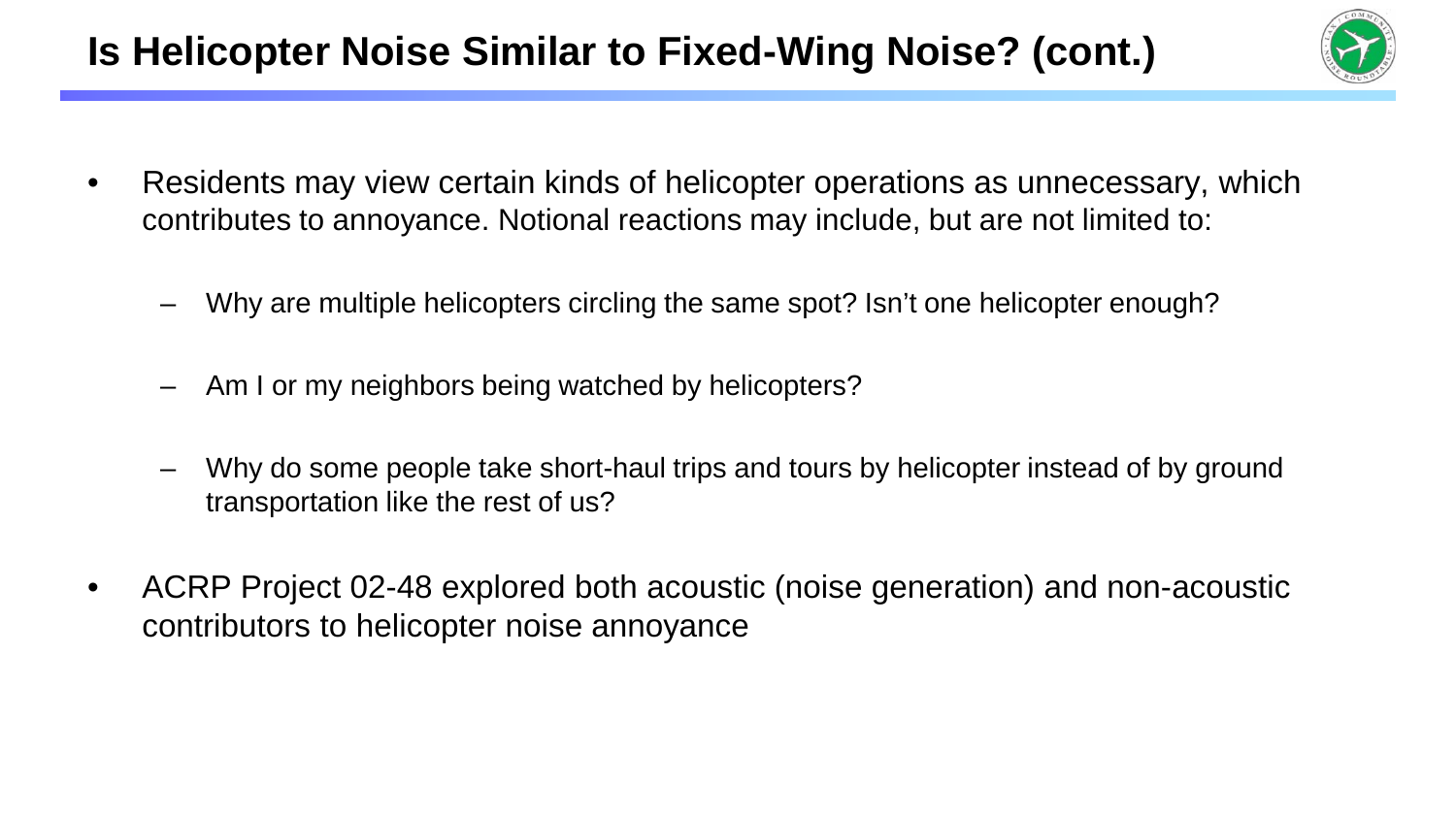

- The survey questionnaire structure was based on a literature review of other noise annoyance surveys
- For each site, surveys were administered by telephone to samples of landline and wireless telephone subscriber households located in areas with "reasonably homogenous aircraft noise exposure"\*
- The sample sizes were as follows:

|                                             | <b>Long Beach</b> |          | <b>Las Vegas</b> |                 | <b>Washington, D.C.</b> |          |
|---------------------------------------------|-------------------|----------|------------------|-----------------|-------------------------|----------|
|                                             | Landline          | Wireless | Landline         | <b>Wireless</b> | Landline                | Wireless |
| Number of<br>Households<br>Contacted        | 2,260             | 1,437    | 1,975            | 2,107           | 492                     | 408      |
| Number of<br><b>Interviews</b><br>Completed | 794               | 295      | 607              | 134             | 340                     | 102      |
| Interview<br>Completion<br>Rate             | 35.1%             | 20.5%    | 30.7%            | 6.4%            | 69.1%                   | 20.7%    |

\* ACRP Research Report 181, Section 3.3.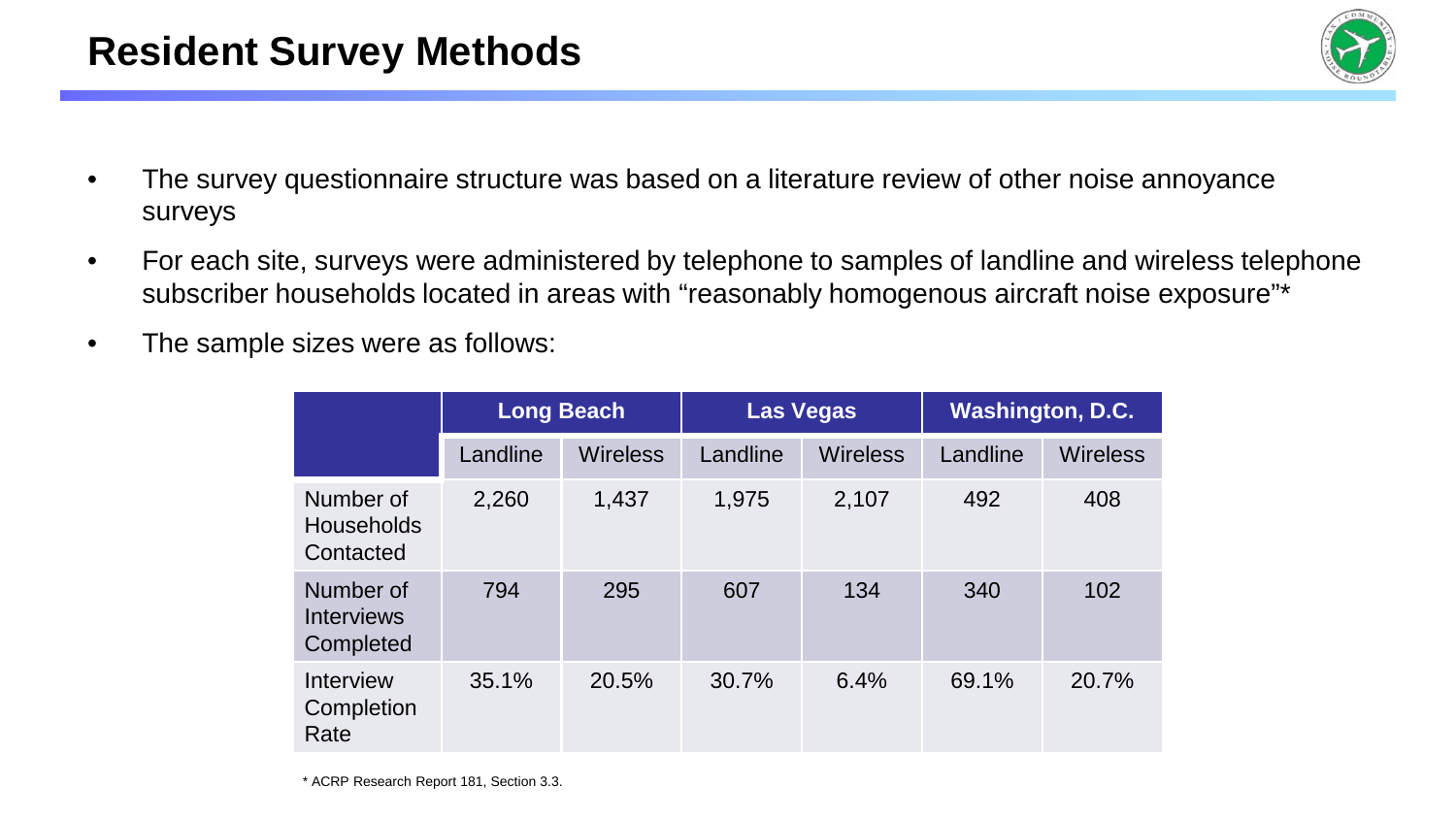### **Resident Survey Methods (cont.)**

- Key topics covered by the survey included, but were not limited to:
	- Duration of residence;
	- Characterization of neighborhood as quiet or noisy;
	- Frequency of notice of helicopter noise;
	- Frequency of notice of other aircraft noise;
	- Annoyance by different types of sounds produced by helicopters (such as thumping, buzzing, and whining);
	- Frequency of notice of vibration or rattling noises; and,
	- Frequency of complaint.
- A full list of survey questions is contained in ACRP Research Report 181, Section 3.3.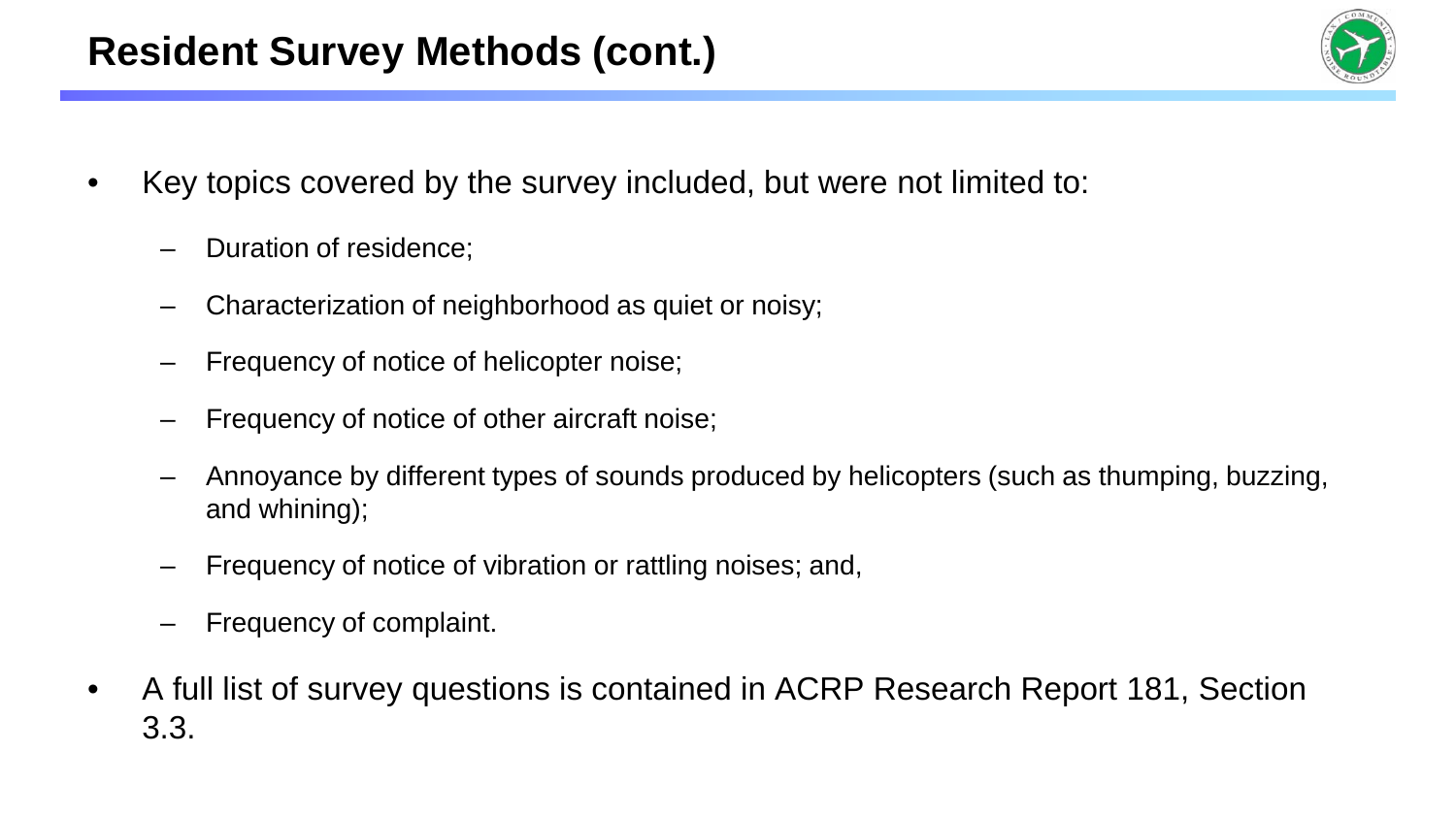

- Is helicopter noise more annoying than fixed-wing noise at the same decibel level?
	- No compelling evidence was found that would indicate a "yes" to this question. Note that this is not the same as a "no" answer.
	- Frequency of helicopter overflight and types of helicopters at the selected sites may have influenced this finding.
- Are A-weighted noise measurements adequate for predicting helicopter noise annoyance?
	- Neither A-weighted nor C-weighted measurements were observed to be better at predicting annoyance due to helicopter noise levels.
	- Site selection, such as lack of sites near military helicopter facilities, may have influenced this finding.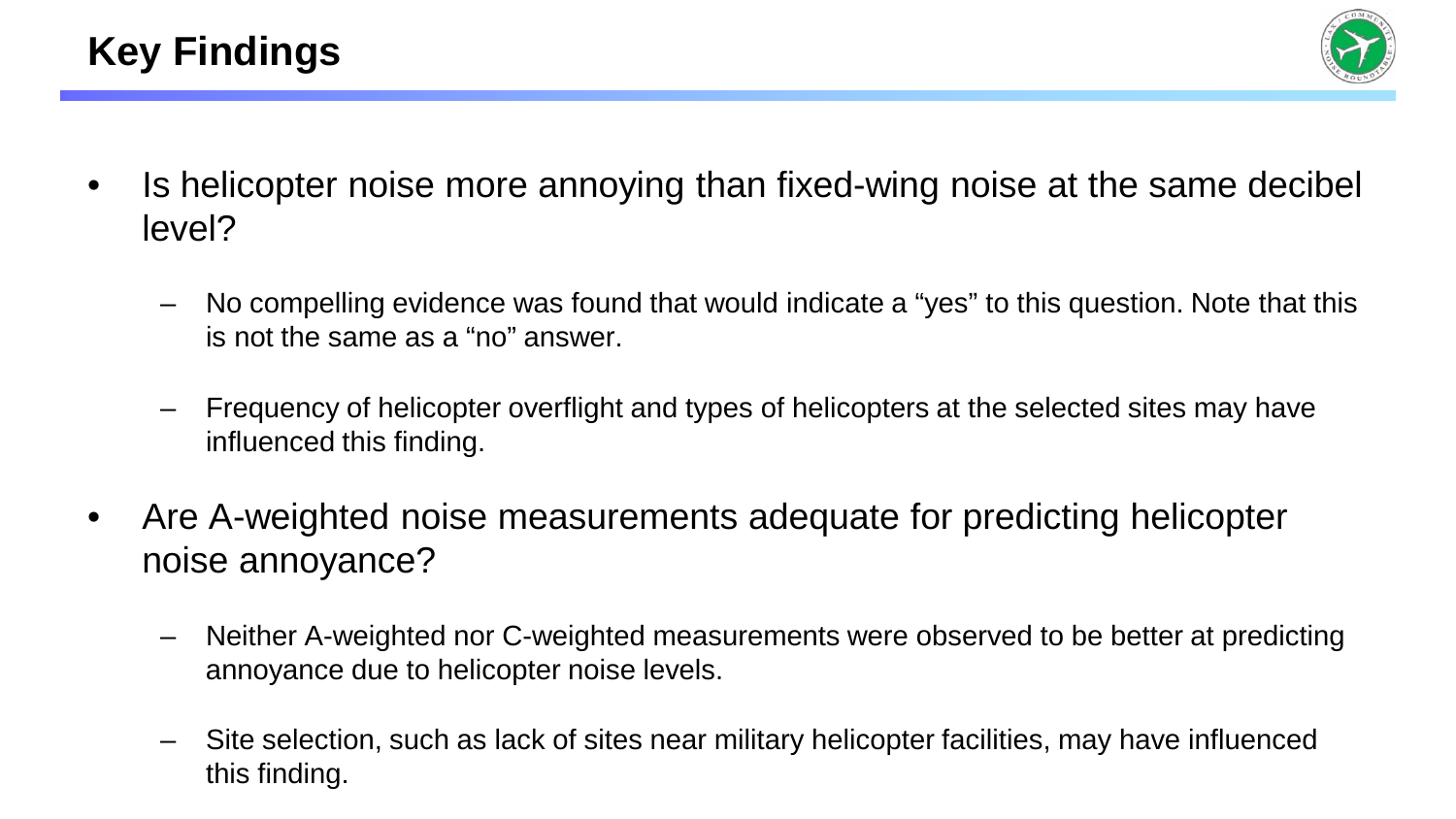

- Is helicopter noise annoyance strongly influenced by non-acoustic factors?
	- Acoustic factors could not account for observed differences in helicopter noise annoyance across the three sites.
	- It is therefore likely that non-acoustic factors were more relevant than helicopter noise levels in determining helicopter noise annoyance.
- Is proximity to helicopter flight tracks a better predictor of annoyance than helicopter noise levels?
	- Relationships were observed between helicopter noise annoyance and distance to helicopter flight tracks.
	- It could not be determined whether direct overflights were considered more annoying than helicopter flights passing to the sides of surveyed residents.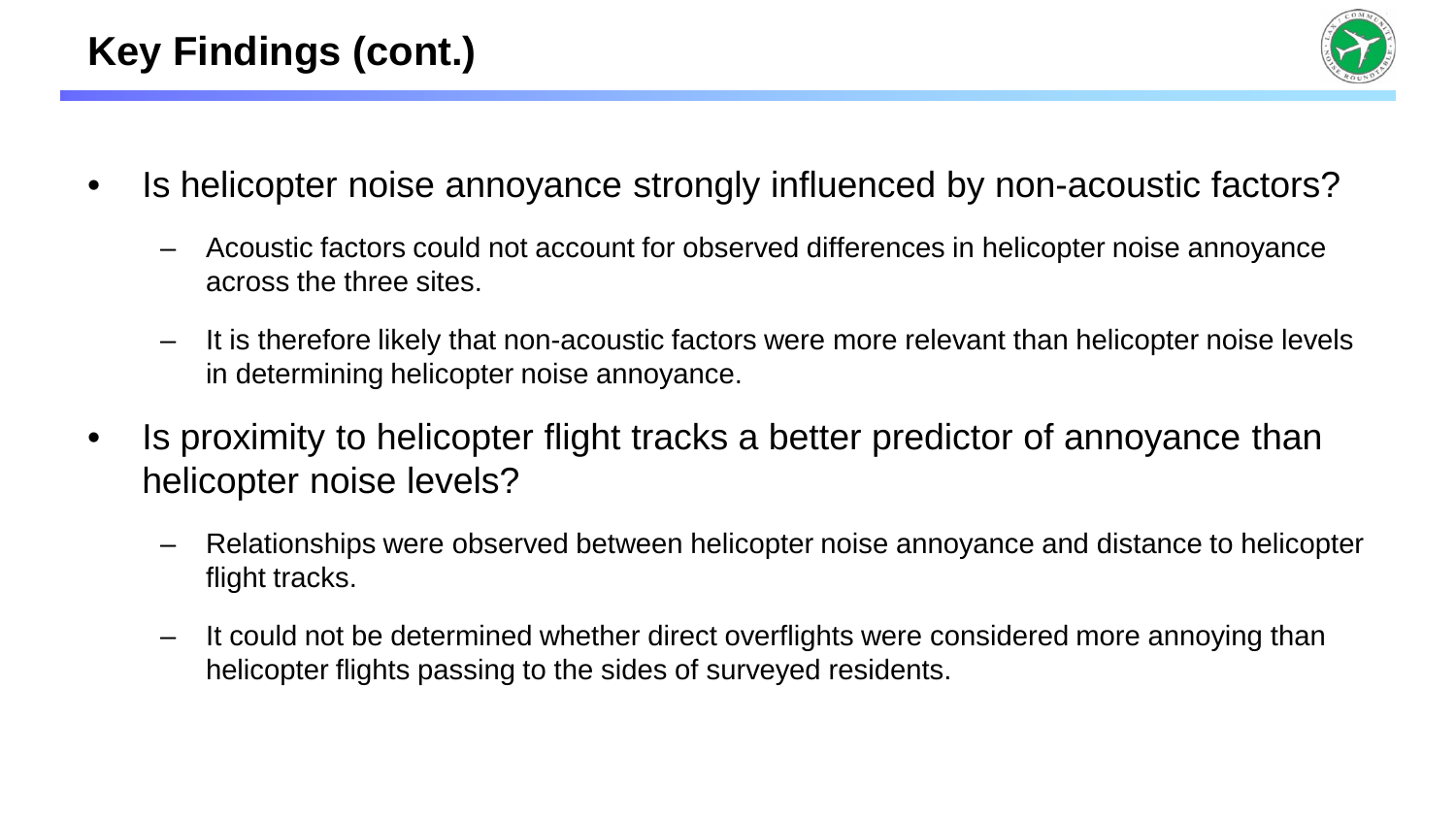

- Does the rattling of houses and objects inside houses strongly influence helicopter noise annoyance?
	- There was no statistically significant relationship observed between annoyance due to rattle and annoyance due to helicopter noise level alone.
- All findings are specific to this study and to the methods employed
	- A different study methodology and/or site selection may lead to different findings.
	- In particular, the Research Report suggests that surveys of sites with greater operating frequencies of larger helicopters, such as military operations, may provide different findings.
- Full research findings were published in 2017 in ACRP Research Report 181 and are available at<http://nap.edu/24948>